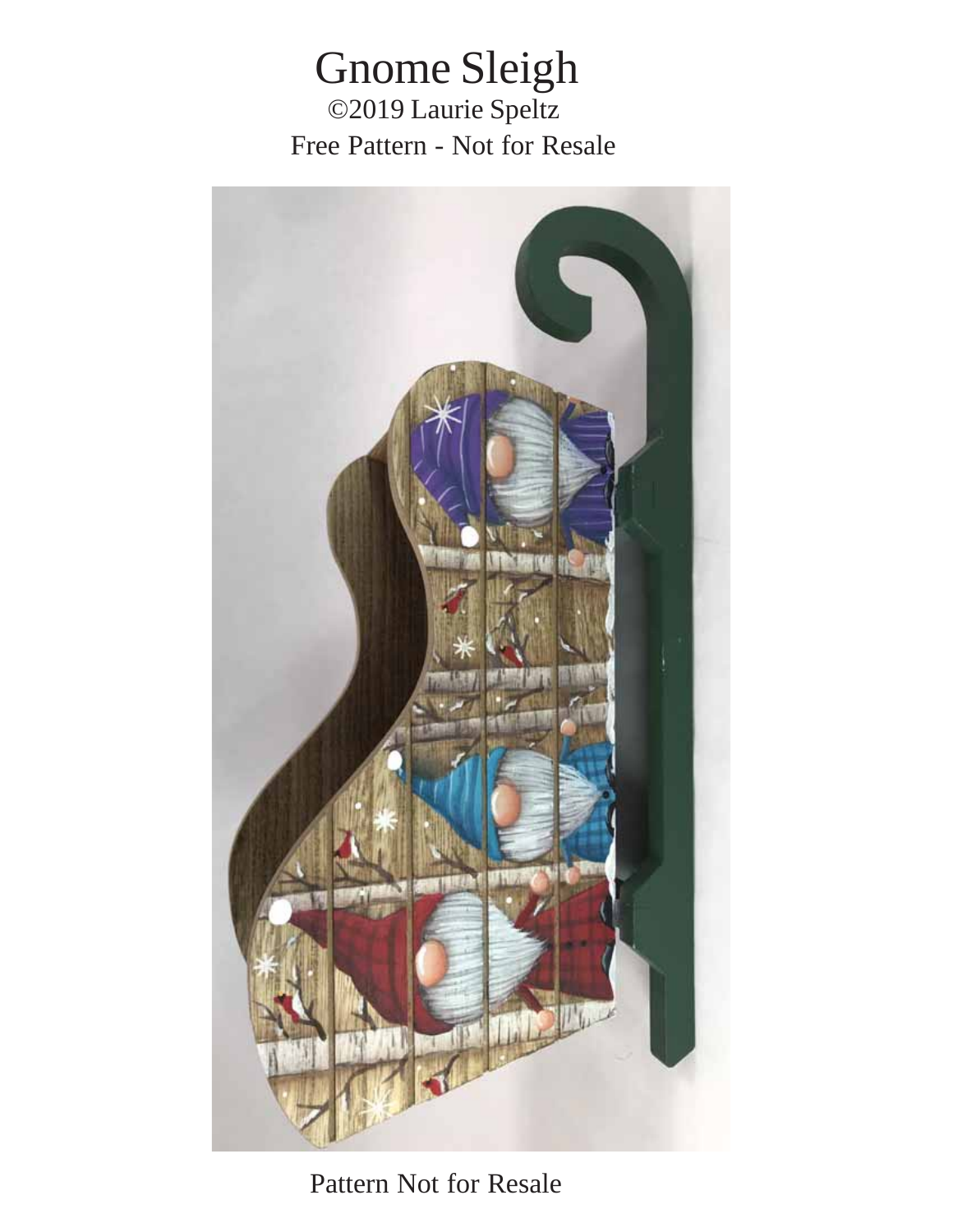## Gnome Sleigh Free Pattern – Not for Sale ©2019 Laurie Speltz

**Supplies** Wooden Sleigh or Similar Surface (Sled available at your local Target Store) Basecoat Stencils are Optional and are Available from The Creative Coach 515-253-9881: Stripes Basecoat Stencil – BCS199 Snow Piles Basecoat Stencil – BCS285 DecoArt Acrylic Matte Finish

Palette-DecoArt Americana Snow White, Fawn, Burnt Umber, Soft Black, Lamp Black, Santa Red, Slate Grey, Warm Beige, French Mauve, Dried Clay, Turquoise Blue, Lavender, Deep Midnight Blue, Marigold

Brushes - Black Gold by Dynasty Series# 206S Shader: 2,6,10 Series# 206FW Flat Glaze: 3/4" Series# 206A Angular Shader: 1/2" Series#206L Liner: 1, 2 Series#206MSC Mini Script Liner: 20/0 Stencil Brush or Dry Brush

## Painting Instructions

Spray the sleigh with several light coat of an acrylic matte finish. Base the trees with Snow White. Shade with Fawn. Shade around the outside of the trees with Burnt Umber. Add the detail to the trees with Soft Black. The branches are Soft Black. Base the snow on the branches with Soft Black. The birds are based with Santa Red. Base the faces with Lamp Black and the beaks with Marigold.

Use Slate Grey to undercoat the beards. The beard is lines of Snow White. Shade with Soft Black. Use French Mauve to undercoat the noses and hands. Base the gnome noses and hands with Warm Beige and shade with Dried Clay. The highlight line on the noses and hands are Snow White. The red hat and coat are based with Santa Red and shaded with Soft Black. Dilute Soft Black to add the lines on the coat and hat. Base the turquoise hat and coat with Turquoise Blue. Shade with Deep Midnight Blue. Dilute Deep Midnight Blue to ink consistency and add the dark blue lines on the hat and coat. The white lines on the hat are Snow White. Base the purple hat and coat with Lavender and shade with Deep Midnight Blue. Dilute Deep Midnight Blue to ink consistency and add the dark blue lines to the hat and coat. The white lines on the hat and coat are Snow White. The white pom poms are Snow White. Base the shoes with Lamp Black. Highlight with Snow White. The buttons on the coats are Lamp Black.

The snow underneath the gnomes and trees is based with Snow White. Base the white background dots and snowflakes with Snow White.

Finish – Spray with an acrylic matte sealer.